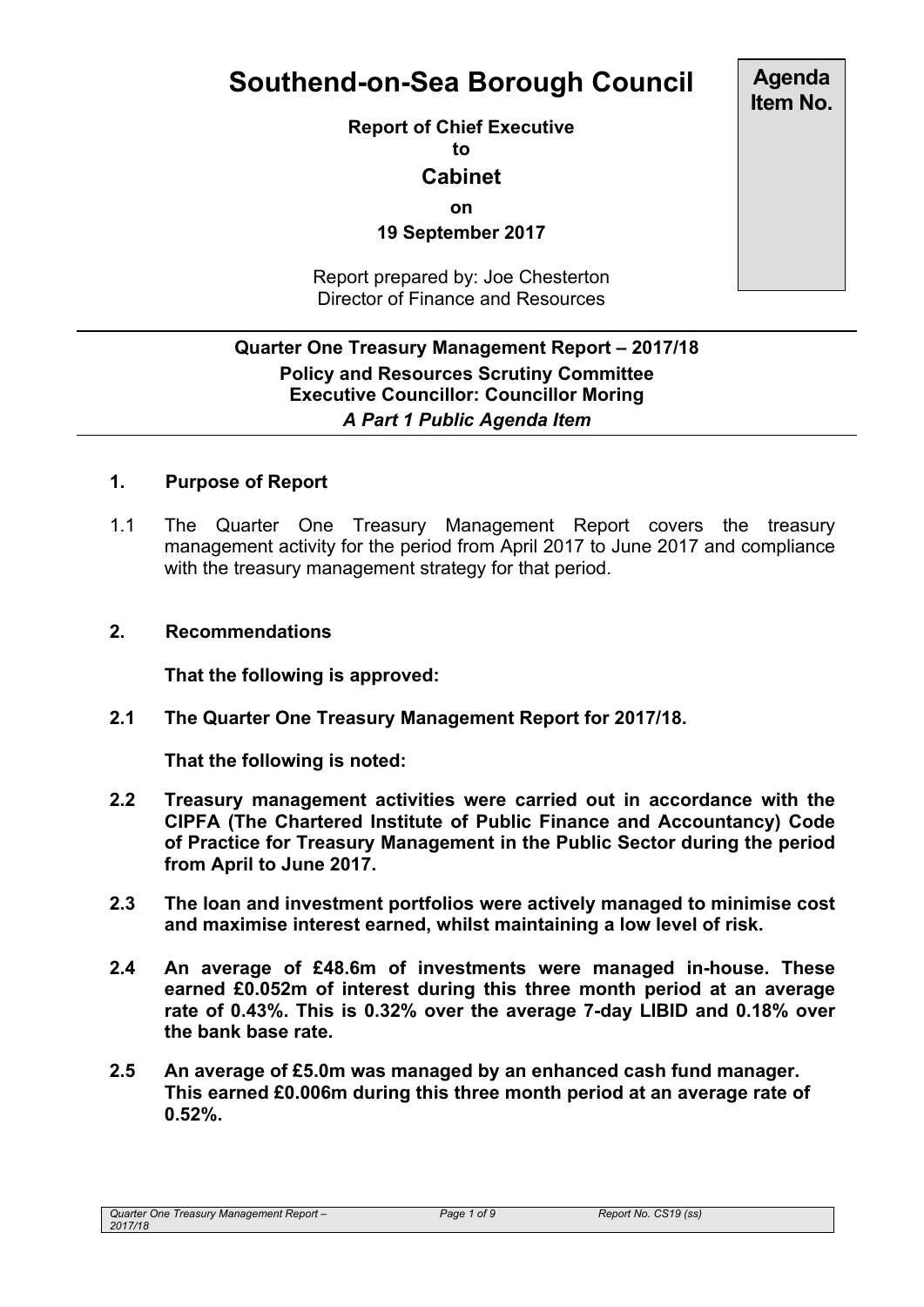- **2.6 An average of £15.2m was managed by two short dated bond fund managers. This earned £0.046m during this three month period from a combination of an increase in the value of the units and income distribution, giving a combined return of 1.21%.**
- **2.7 An average of £15.9m was managed by two property fund managers. These earned £0.403m during this three month period from a combination of an increase in the value of the units and income distribution, giving a combined return of 10.14%.**
- **2.8 The level of borrowing from the Public Works Loan Board (PWLB) (excluding debt relating to services transferred from Essex County Council on 1 st April 1998) remained at the same level of £227.8m (HRA: £77.0m, GF: £150.8m) during the period from April to June 2017.**
- **2.9 During the quarter the level of financing for 'invest to save' schemes increased from £7.90m to £8.75m.**

## **3. Background**

- 3.1 This Council has adopted the 'CIPFA Code of Practice for Treasury Management in the Public Sector' and operates its treasury management service in compliance with this code. The code recommends that local authorities submit reports regularly as part of its Governance arrangements.
- 3.2 Current guidance is that authorities should report formally at least twice a year and preferably quarterly. The Treasury Management Policy Statement for 2017/18 set out that reports would be submitted to Cabinet quarterly on the activities of the treasury management operation. This is the first quarterly report for the financial year 2017/18.
- 3.3 Appendix 1 shows the treasury management position at the end of quarter one of 2017/18.
- 3.4 Appendix 2 shows the treasury management performance specifically for quarter one of 2017/18.

## **4. National Context**

- 4.1 In the UK quarter one was confirmed as having experienced a sharp slowing in the rate of growth to 0.2% quarter on quarter, from 0.7% the previous quarter. Households are feeling the effect of rising inflation on spending capacity and consumer spending growth slowed to 0.4% in quarter one.
- 4.2 Headline CPI increased to a peak of 2.9% in May, the highest since 2013, before reducing to 2.6% in June. The increase in recent months is down to the import intensive areas of the basket of goods used to measure price changes. The rate of employment growth remained unchanged at 1.2% as was the employment rate of 4.6%.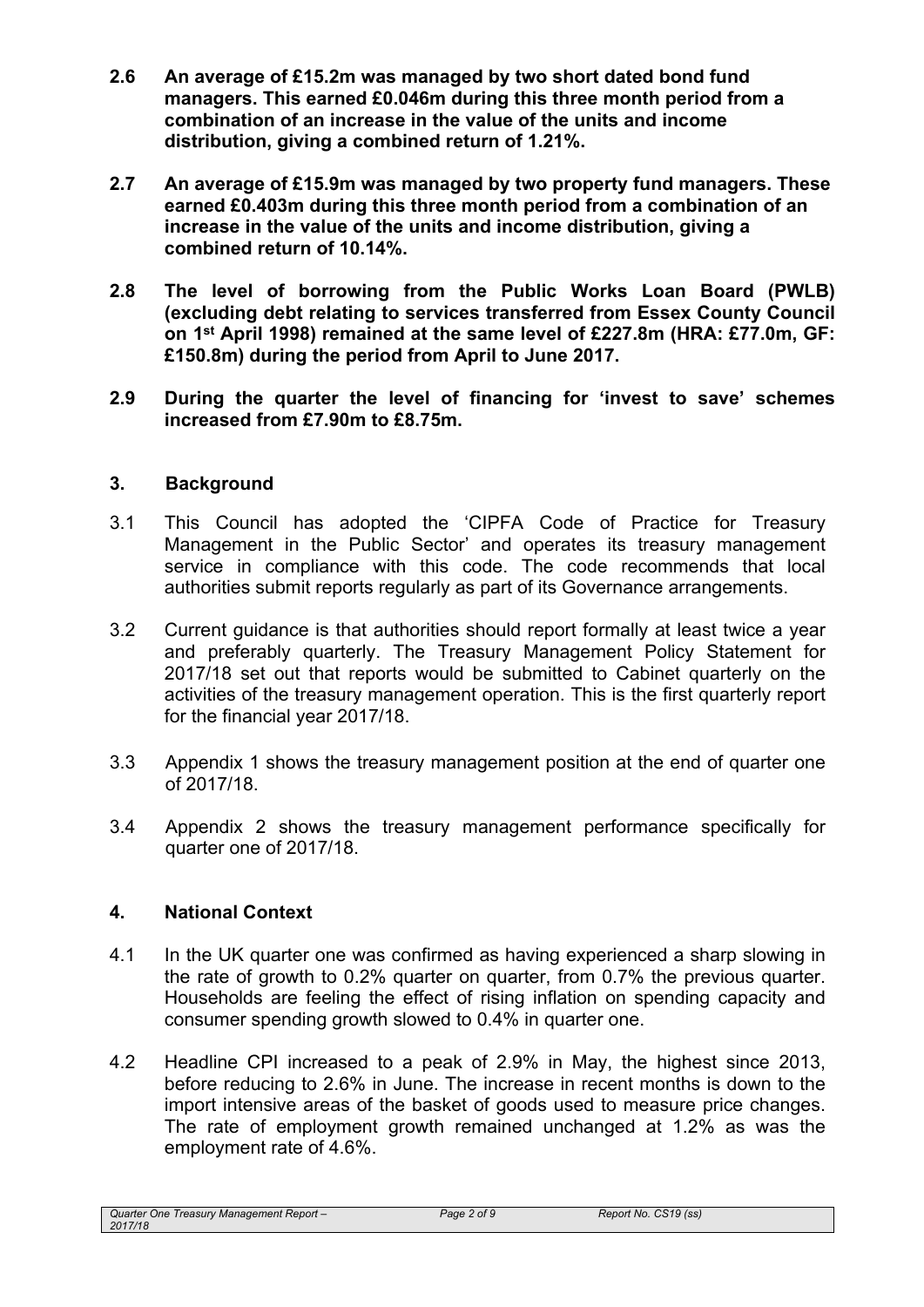- 4.3 The Bank of England kept the bank base rate at the new historic low of 0.25% throughout the quarter and left their Quantitative Easing (QE) programme at £435bn.
- 4.4 The economic situation together with the financial market conditions prevailing throughout the quarter continued to provide challenges for treasury management activities. Due to the low interest rate environment, only monies needed for day to day cash flow activities were kept in instant access accounts.
- 4.5 Low interest rates prevailed throughout the quarter from April to June 2017 and this led to low investment income earnings from most investments.

#### **5. Investments**

- 5.1 A prime objective of our investment activities is the security of the principal sums invested. To ensure this security before an in-house deposit is made an organisation is tested against a matrix of credit criteria and then other relevant information is considered. During the period from April to June 2017 investment deposits were limited to those who met the criteria in the Annual Investment Strategy when the deposit was placed.
- 5.2 Other investment objectives are to maintain liquidity (i.e. adequate cash resources to allow the council to operate) and to optimise the investment income generated by surplus cash in a way that is consistent with a prudent level of risk. Investment decisions are made with reference to these objectives, with security and liquidity being placed ahead of the investment return. This is shown in the diagram below:



## Security:

- 5.3 To maintain the security of sums invested, we seek to lower counterparty risk by investing in financial institutions with good credit ratings, across a range of sectors and countries. The risk of loss of principal of all monies is minimised through the Annual Investment Strategy.
- 5.4 Pie chart 1 of Appendix 1 shows that at the end of quarter one; 63% of our inhouse investments were placed with financial institutions with a long term credit rating of AAA and 37% with a long term rating of A-.

*Quarter One Treasury Management Report – 2017/18*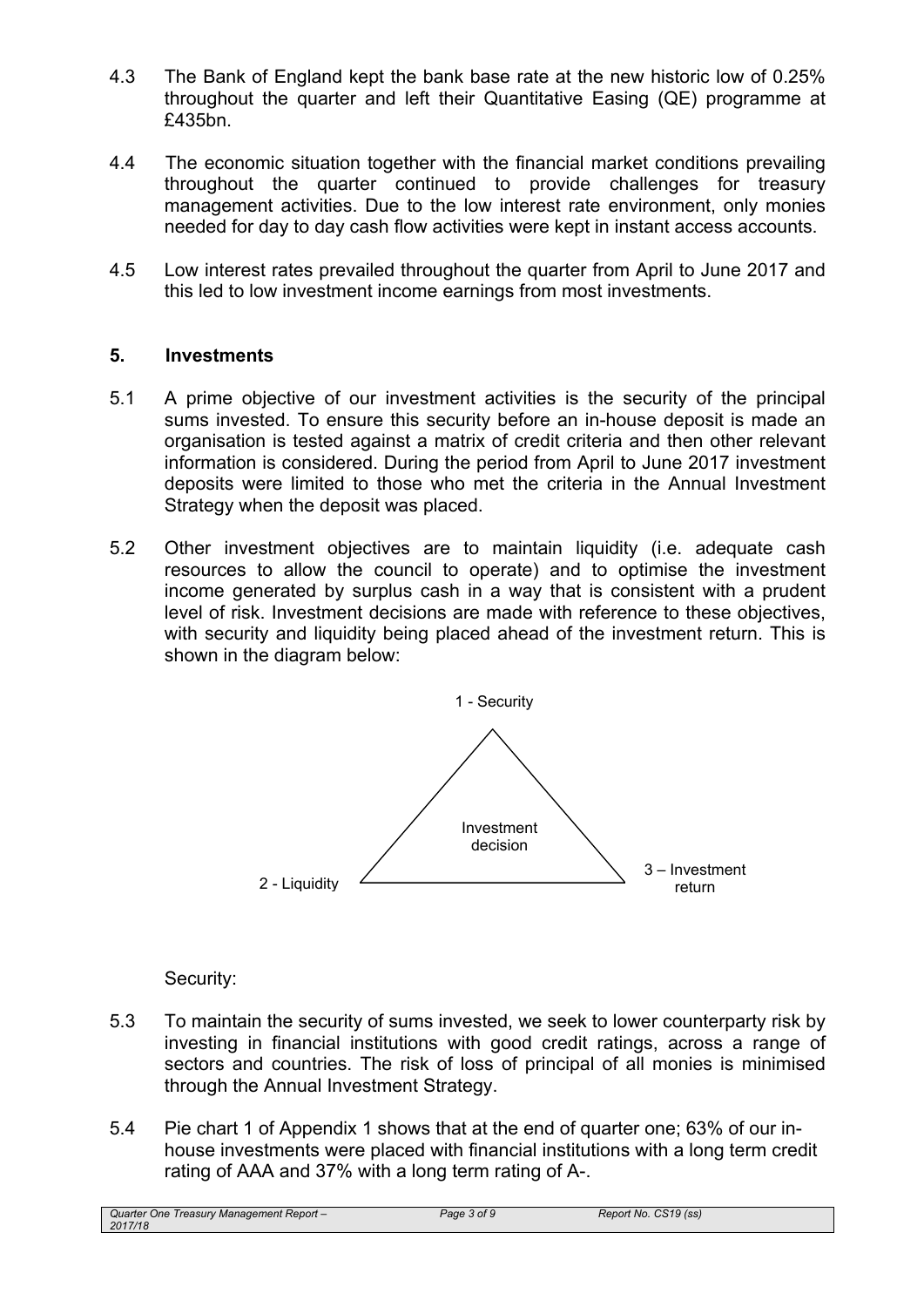- 5.5 As shown in pie chart 2 of Appendix 1 these monies were with various counterparties, 37% being placed directly with banks and 63% placed with a range of counterparties via money market funds.
- 5.6 Pie chart 3 of Appendix 1 shows the range of countries where the parent company of the financial institution with which we have monies invested is registered. For money market funds there are various counterparties spread across many countries.

Liquidity:

5.7 Our in-house monies were available on an instant access basis at the end of quarter one, except for £10m which had been placed in a 95 day notice account. The maturity profile of our investments is shown in pie chart 4 of Appendix 1.

Investment return:

- 5.8 During the quarter the Council used the enhanced cash fund manager Payden & Rygel to manage monies on our behalf. An average balance of £5.0m was invested in these funds during the quarter earning an average rate of 0.52%. More details are set out in Table 2 of Appendix 2.
- 5.9 The Council had an average of £48.6m of investments managed in-house over the period from April to June 2017, and these earned an average interest rate of 0.43%. Of the in-house managed funds:
	- an average of £10m was held in notice accounts that earned an average interest rate of 0.44%;
	- an average of £8.0m was held in call accounts and earned an average return of 0.65% over the quarter;
	- an average of £30.6m was held in money market funds earning an average of 0.37% over the quarter. These work in the same way as a deposit account but the money in the overall fund is invested in a number of counterparties, therefore spreading the counterparty risk.
- 5.10 In accordance with the Treasury Management Strategy the performance during the quarter is compared to the average 7-day LIBID. Overall for both in-house and externally managed investments, performance on all types of investment was higher than the average 7 day LIBID (London Interbank Bid Rate). The bank base rate remained at 0.25% throughout the period from April to June 2017, and the 7 day LIBID rate fluctuated between 0.110% and 0.117%. Performance is shown in Graph 1 of Appendix 2.

## **6. Property Funds**

6.1 Throughout the quarter long term funds were invested in two property funds: Rockspring Property Investment Management Limited and Lothbury Investment Management Limited.

*Quarter One Treasury Management Report – 2017/18*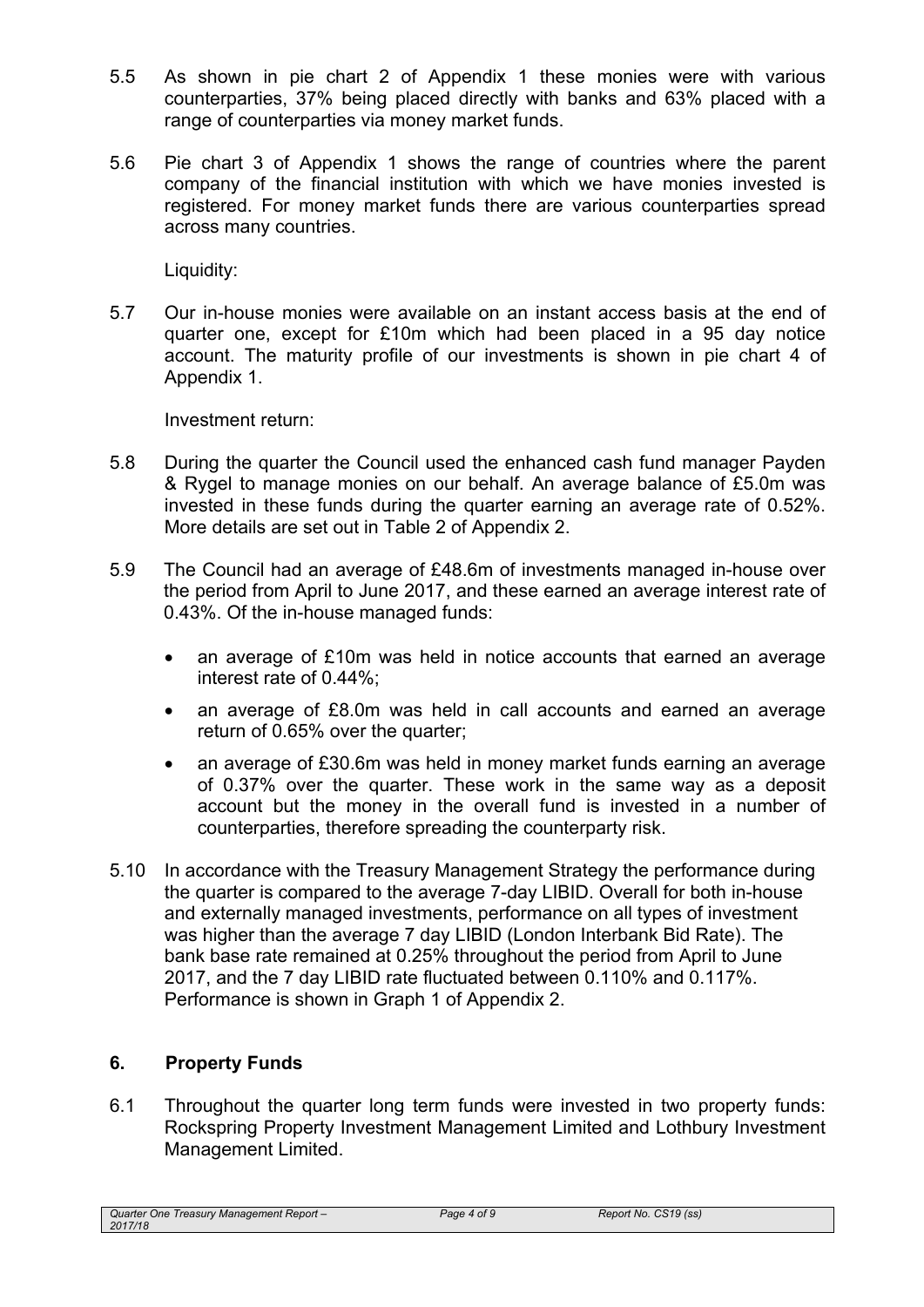- 6.2 The monies are invested in units in the fund, the fund is then invested as a whole by the fund managers into properties. An income distribution is generated from the rental income streams from the properties in the fund. Income distributions are reinvested back into the fund. There are high entrance and exit fees and the price of the units can rise and fall, depending on the value of the properties in the fund, so these funds are invested over the long term with the aim of realising higher yields than other investments.
- 6.3 The interest equalisation reserve will be used to capture some of the income in the years when the property values are rising, and will then be available to offset any losses should property values fall. Members should be aware that this means that the investment returns in some quarters will look very good and in other quarters there may be losses reported, but these will not impact the revenue account as the interest equalisation reserve would be used to meet any temporary losses.
- 6.4 An average of £8.2m was managed by Rockspring Property Investment Management Limited. During the three month period, the value of the fund increased by £0.138m due to the increase in the unit value. There was also an income distribution relating to that period of £0.090m and this distribution will be confirmed and distributed in quarter two.
- 6.5 The Rockspring fund earned £0.228m during this three month period from a combination of the increase in the value of the units and the income distribution, giving a combined return of 11.18%. The fund started the quarter at £8.177m and increased in value with the fund at the end of the quarter at £8.405m.
- 6.6 An average of £7.7m was managed by Lothbury Property Investment Management Limited. During the three month period, the value of the fund increased by £0.113m due to the increase in the unit value. There was also an income distribution relating to that period of £0.062m and this distribution will be confirmed and distributed in quarter two.
- 6.7 The Lothbury fund earned £0.175m during this three month period from a combination of the increase in the value of the units and the income distribution, giving a combined return of 9.05%. The fund started the quarter at £7.682m and increased in value with the fund at the end of the quarter at £7.857m.

## **7. Short Dated Bond Funds**

- 7.1 During the quarter two short dated bond funds were used for the investment of medium term funds: Royal London Investment Grade Short Dated Credit Fund and the AXA Sterling Credit Short Duration Bond Fund.
- 7.2 The monies are invested in units in the fund, the fund is then invested as a whole by the fund managers into corporate bonds in the one to five year range. An income distribution will be generated from the coupon on the bond and income distributions will be reinvested back into the fund. The price of units can rise and fall, depending on the price of bonds in the fund so these funds are invested over the medium term with the aim of realising higher yields than short term investments.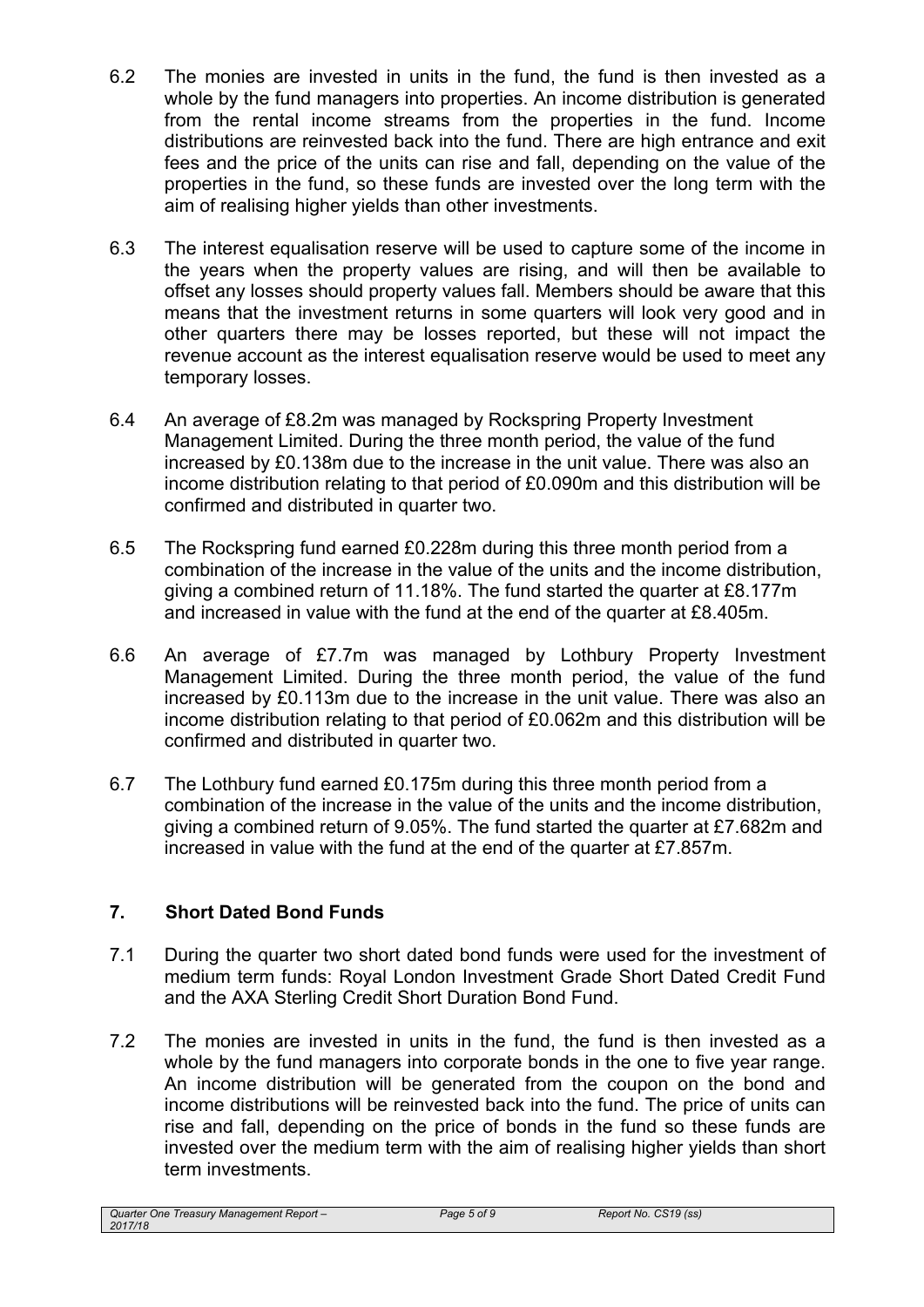- 7.3 The Council's interest equalisation reserve will be used to capture some of the income in the years when the corporate bond values are rising, and will then be available to offset any losses should bond values fall. Members should be aware that this means that the investment returns in some quarters will look very good and in other quarters there may be losses reported, but these will not impact the revenue account as the interest equalisation reserve would be used to meet any temporary losses.
- 7.4 An average of £7.6m was managed by AXA Investment Managers UK Limited. During the quarter the value of the fund increased by £0.013m due to an increase in the unit value, giving a return of 0.68%. The fund started the quarter at £7.537m and increased in value with the fund at the end of the period at £7.550m.
- 7.5 An average of £7.6m was managed by Royal London Asset Management. During the quarter the value of the fund decreased by £0.015m due to an decrease in the unit value and increased due to income distributions of £0.048m.
- 7.6 The Royal London fund earned £0.033m during the year from a combination of the decrease in the value of the units and the income distribution, giving a combined return of 1.73%. The fund started the quarter at £7.588m and increased in value with the fund at the end of the period at £7.621m.

## **8. Borrowing**

## **PWLB and short term borrowing**

- 8.1 The Capital Financing Requirement (CFR) is the Council's theoretical need to borrow but the Section 151 Officer can manage the Council's actual borrowing position by either:
	- 1 borrowing to the CFR;
	- 2 choosing to use temporary cash flow funds instead of borrowing (internal borrowing) or;
	- 3 borrowing for future increases in the CFR (borrowing in advance of need).
- 8.2 The Council began 2017/18 in the second of the above scenarios, with actual borrowing below CFR.
- 8.3 This, together with the Council's cash flows, the prevailing Public Works Loans Board (PWLB) interest rates and the future requirements of the capital programme, were taken into account when deciding the amount and timing of any loans. No new PWLB loans were taken out and no loans matured during the quarter. No debt restructuring was carried out during the quarter.
- 8.4 The level of PWLB borrowing (excluding debt relating to services transferred from Essex County Council on 1st April 1998) remained at £227.8m during quarter one. The average rate of borrowing at the end of the quarter was 4.62%.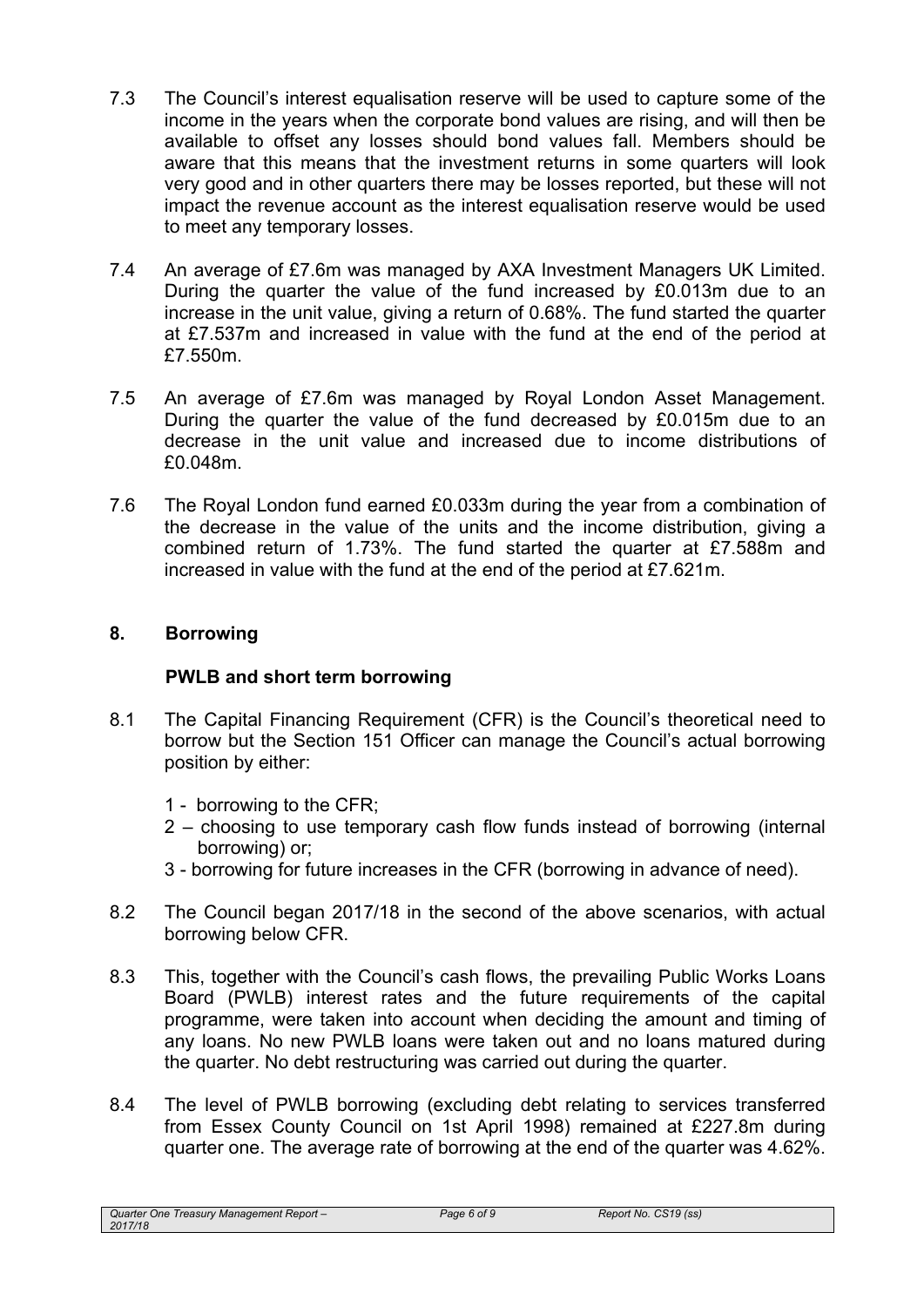A profile of the repayment dates is shown in Graph 2 of Appendix 2. All PWLB debt held is repayable on maturity.

| Quarter            | Borrowing<br>at<br>beginning<br>of quarter | <b>New</b><br><b>Borrowing</b> | $Re-$<br>financing | <b>Borrowing</b><br>repaid | Borrowing<br>at end of<br>quarter |
|--------------------|--------------------------------------------|--------------------------------|--------------------|----------------------------|-----------------------------------|
|                    | (£m)                                       | $(\text{Em})$                  | $(\text{Em})$      | (Em)                       | (Em)                              |
| April to June 2017 | 227.8                                      |                                |                    | (0)                        | 227.8                             |
| Of which:          |                                            |                                |                    |                            |                                   |
| General Fund       | 150.8                                      |                                |                    | (0)                        | 150.8                             |
| <b>HRA</b>         | 77.0                                       |                                |                    |                            | 77.0                              |

8.5 The table below summarises the PWLB activities during the quarter:

- 8.6 The level of PWLB borrowing at £227.8m is in line with the financing requirements of the capital programme and the revenue costs of this borrowing are fully accounted for in the revenue budget. The current level of borrowing is also in line with the Council's prudential indicators and is Prudent, Affordable and Sustainable.
- 8.7 These figures exclude debt held by Essex County Council of £12.5m relating to assets transferred on 1st April 1998, which this Council is responsible for servicing. The debt is recognised as a deferred liability on our balance sheet.
- 8.8 Interest rates from the PWLB fluctuated throughout the quarter in response to economic events: 10 year PWLB rates between 1.84% and 2.13%; 25 year PWLB rates between 2.53% and 2.75% and 50 year PWLB rates between 2.27% and 2.48%. These rates are after the PWLB 'certainty rate' discount of 0.20%.
- 8.9 Two short term loans were taken out for cash flow purposes during the quarter and one short term loan for cash flow purposes was repaid during the quarter. See Table 3 of Appendix 2.

## **Funding for Invest to Save Schemes**

- 8.10 Capital projects were completed on draught proofing and insulation in the Civic Centre, and lighting replacements at University Square Car Park and Westcliff Library which will generate on-going energy savings. These are invest-to-save projects and the predicted revenue streams cover as a minimum the financing costs of the project.
- 8.11 To finance this projects in total the Council has taken out interest free loans of £0.22m with Salix Finance Ltd which is an independent, not for profit company, funded by the Department for Energy and Climate Change that delivers interestfree capital to the public sector to improve their energy efficiency and reduce their carbon emissions. The loans are for a period of four and five years with equal instalments to be repaid every six months. There are no revenue budget implications of this funding as there are no interest payments to be made and the revenue savings generated are expected to exceed the amount needed for the repayments. £0.018m of these loans were repaid during the period from April to June 2017.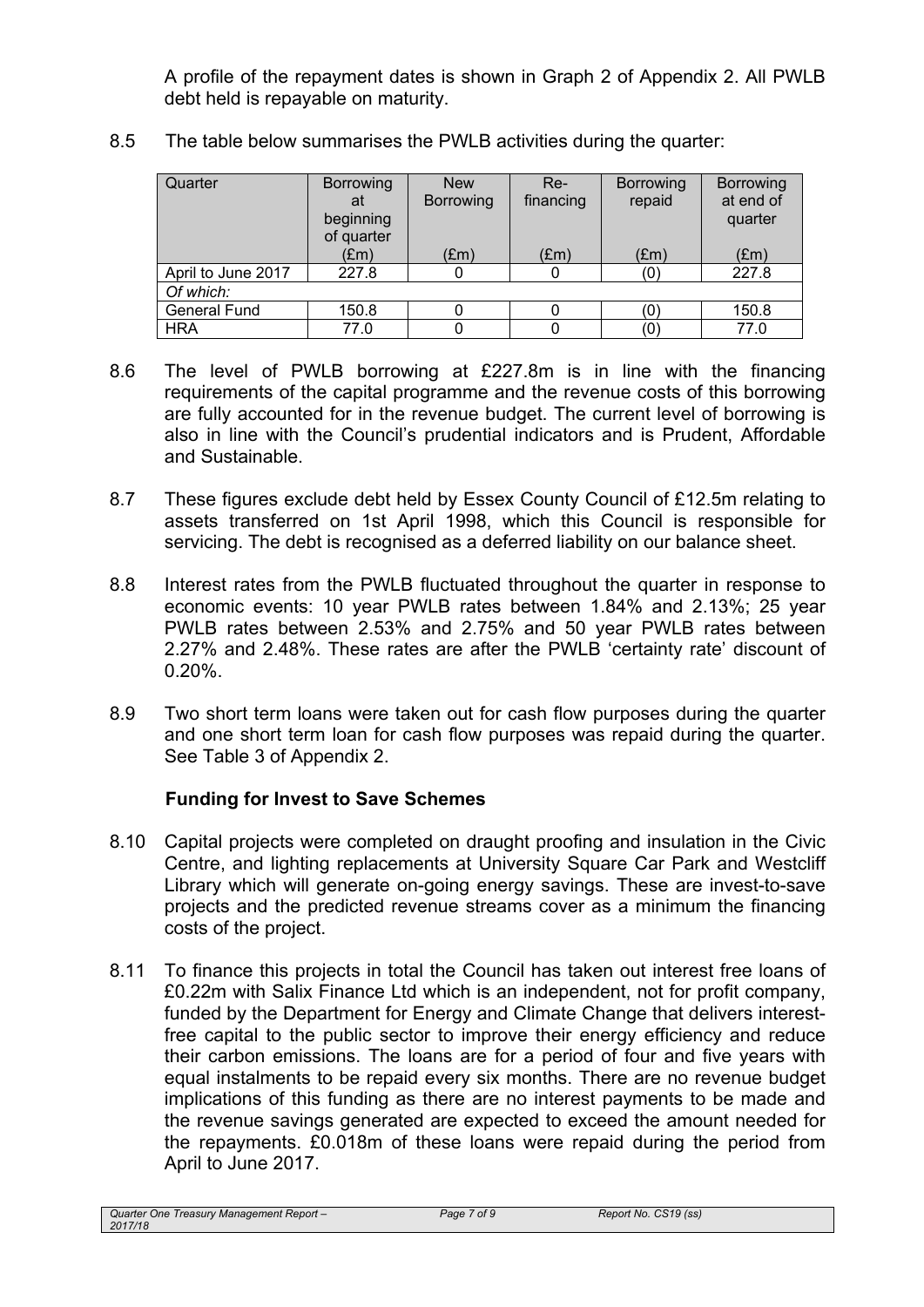- 8.12 At the meeting of Cabinet on 23rd June 2015 the LED Street Lighting and Illuminated Street Furniture Replacement Project was approved which was to be partly funded by 25 year reducing balance 'invest to save' finance from the Green Investment Bank (GIB). The balance outstanding at the end of quarter one was £8.60m. There were no repayments during the period from April to June 2017.
- 8.13 Funding of these invest to save schemes is shown in table 3 of Appendix 2.

#### **9. Compliance with Treasury Management Strategy**

9.1 The Council's investment policy is governed by the CIPFA Code of Practice for Treasury Management in the Public Sector (revised in November 2009), which has been implemented in the Annual Investment Strategy approved by the Council on 23 February 2017. The investment activity during the quarter conformed to the approved strategy and the cash flow was successfully managed to maintain liquidity. See Table 4 of Appendix 2.

#### **10 Other Options**

10.1 There are many options available for the operation of the Treasury Management function, with varying degrees of risk associated with them. The Treasury Management Policy aims to effectively control risk to within a prudent level, whilst providing optimum performance consistent with that level of risk.

#### **11. Reasons for Recommendations**

11.1 The CIPFA Code of Practice on Treasury Management recommends that Local Authorities should submit reports regularly. The Treasury Management Policy Statement for 2017/18 set out that reports would be submitted to Cabinet quarterly on the activities of the treasury management operation.

#### **12. Corporate Implications**

12.1 Contribution to Council's Vision & Critical Priorities

Treasury Management practices in accordance with statutory requirements, together with compliance with the prudential indicators acknowledge how effective treasury management provides support towards the achievement of the Council's Vision and Critical Priorities.

12.2 Financial Implications

The financial implications of Treasury Management are dealt with throughout this report.

12.3 Legal Implications

The Council has adopted the 'CIPFA Code of Practice for Treasury Management in the Public Sector' and operates its treasury management service in compliance with this Code.